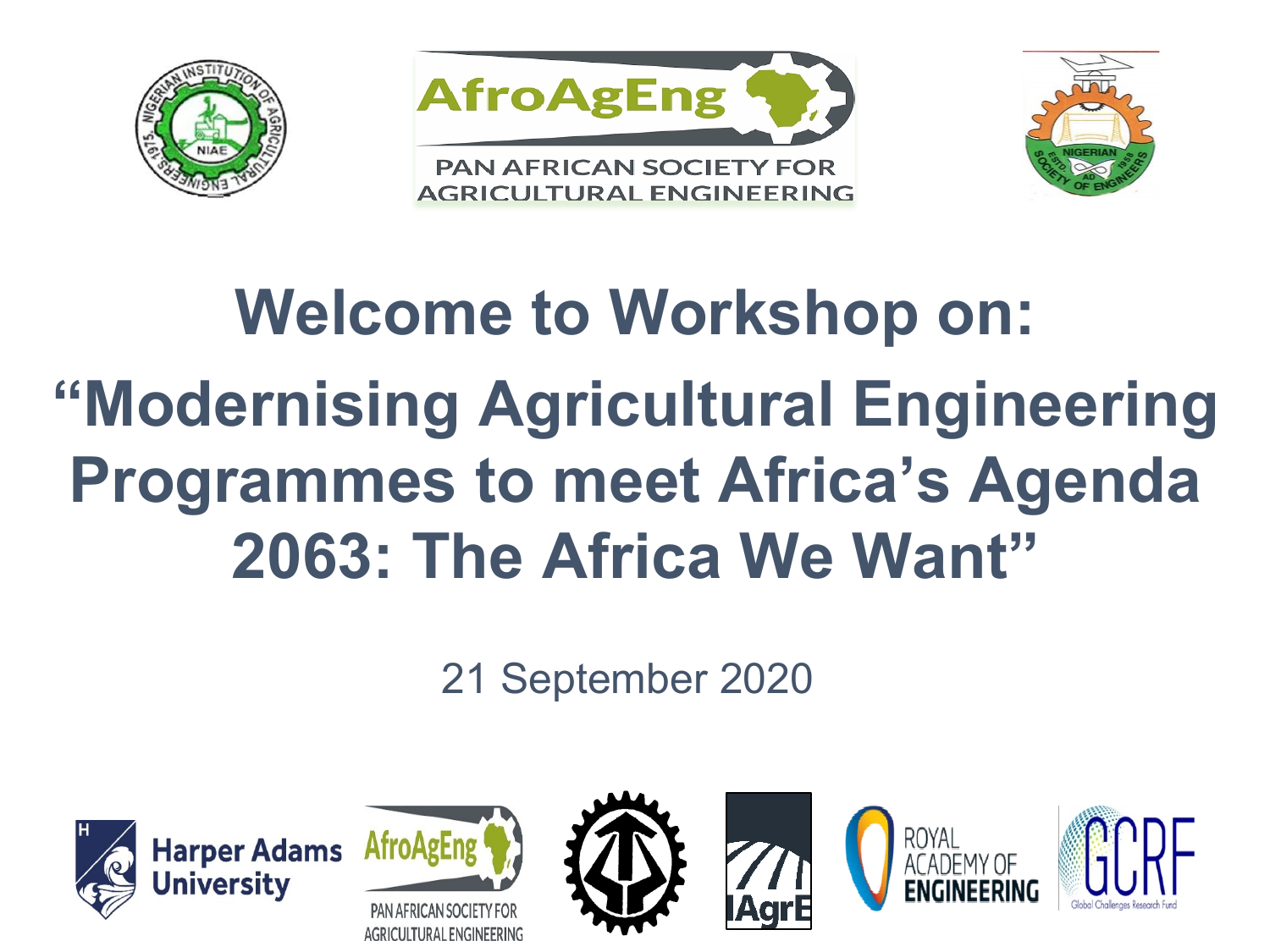## **Questions for Group Discussion**

| <b>Questions</b>                                                                                                                                                                              | <b>Facilitation and</b><br><b>Reporting</b>                             |
|-----------------------------------------------------------------------------------------------------------------------------------------------------------------------------------------------|-------------------------------------------------------------------------|
| 1. Are the Agricultural Engineering curricula offered at various institutions<br>meeting the needs of industry? If not, what needs to change?                                                 | Prof Umezuruike Linus Opara<br><b>Ms Boeboe Neethling</b>               |
| 2. What transformation of Agricultural Engineering curriculum is necessary<br>to support the transformation and industrialisation of agriculture in Africa<br>towards Agenda 2063 and beyond? | <b>Prof Emmanuel Bobobee</b><br><b>Prof El Houssine Batali</b>          |
| 3. How can quality assurance in Agricultural Engineering programmes be<br>improved to facilitate accreditation?                                                                               | Prof Noble Banadda<br><b>Prof Tilahun Workneh</b>                       |
| 4. What good pedagogical practice should be adopted to meet the needs of<br>current and future students?                                                                                      | Dr Jonathan Cooper<br>Mr Ed Mashatise<br>Dr Thomas Lee                  |
| 5. What needs to be done to promote engagement and collaboration<br>between Agricultural Engineering degree programmes offered in Africa?                                                     | Mr Alastair Taylor<br>Dr Joseph Mpagalile                               |
| 6. What matrices/milestones are needed to progressively measure/assess<br>the impact of enhanced Agricultural Engineering Curricula on the journey<br>towards the Africa we Want?             | <b>Prof Michael Faborode</b><br><b>Prof Ayub Gitau</b><br>Prof KA Taiwo |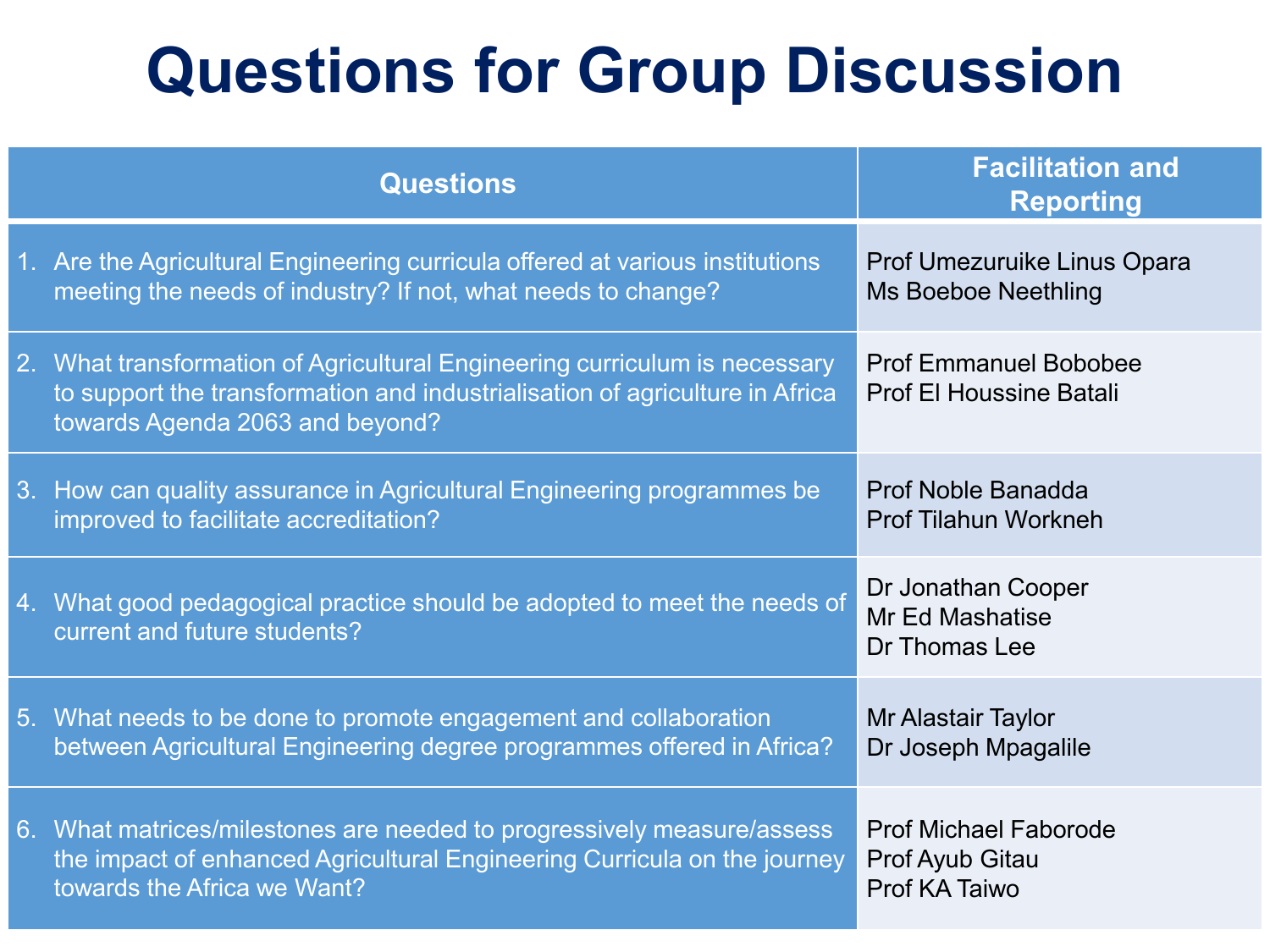# **Group 6**

• What matrices/milestones are needed to progressively measure/assess the impact of enhanced Agricultural Engineering Curricula on the journey towards the Africa we Want?

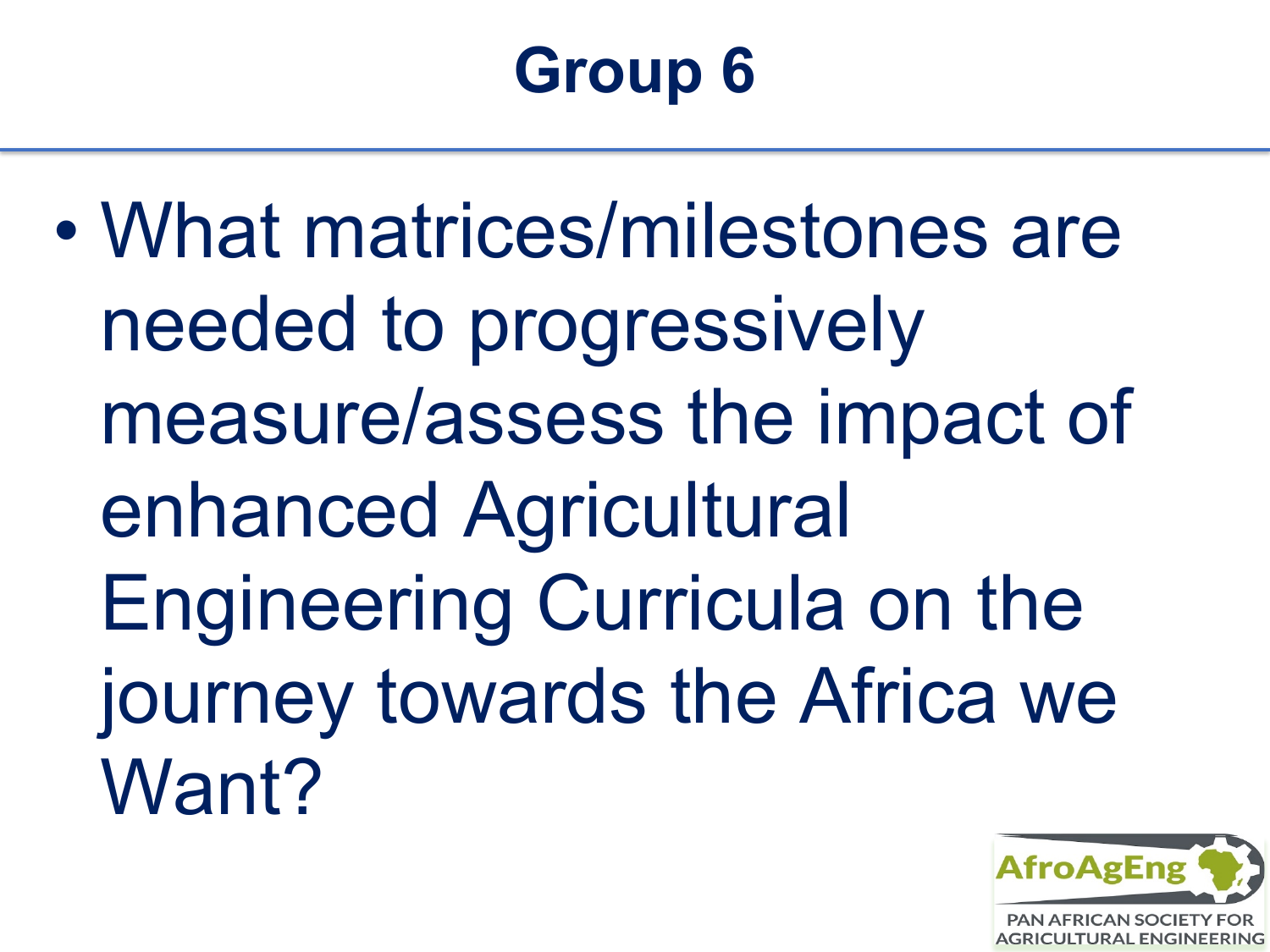## **Feedback from Group 6**

- Prof Faborode moderated the session
- About 8-9 participants
- The major measure in INCREASED AGRICULTURAL PRODUCTIVITY
- The SDGs are great indices to measure productivity and other indicators of progress.
- SDG 1 global poverty
- SDG 2- zero hunger
- SDG 5 on gender women are major players
- Consciously integrate the SDGs into the curriculum so students are equipped to take these on (see next two slides for all the SDGs). Afr

**PAN AFRICAN SOCIETY AGRICULTURAL ENGINEERING**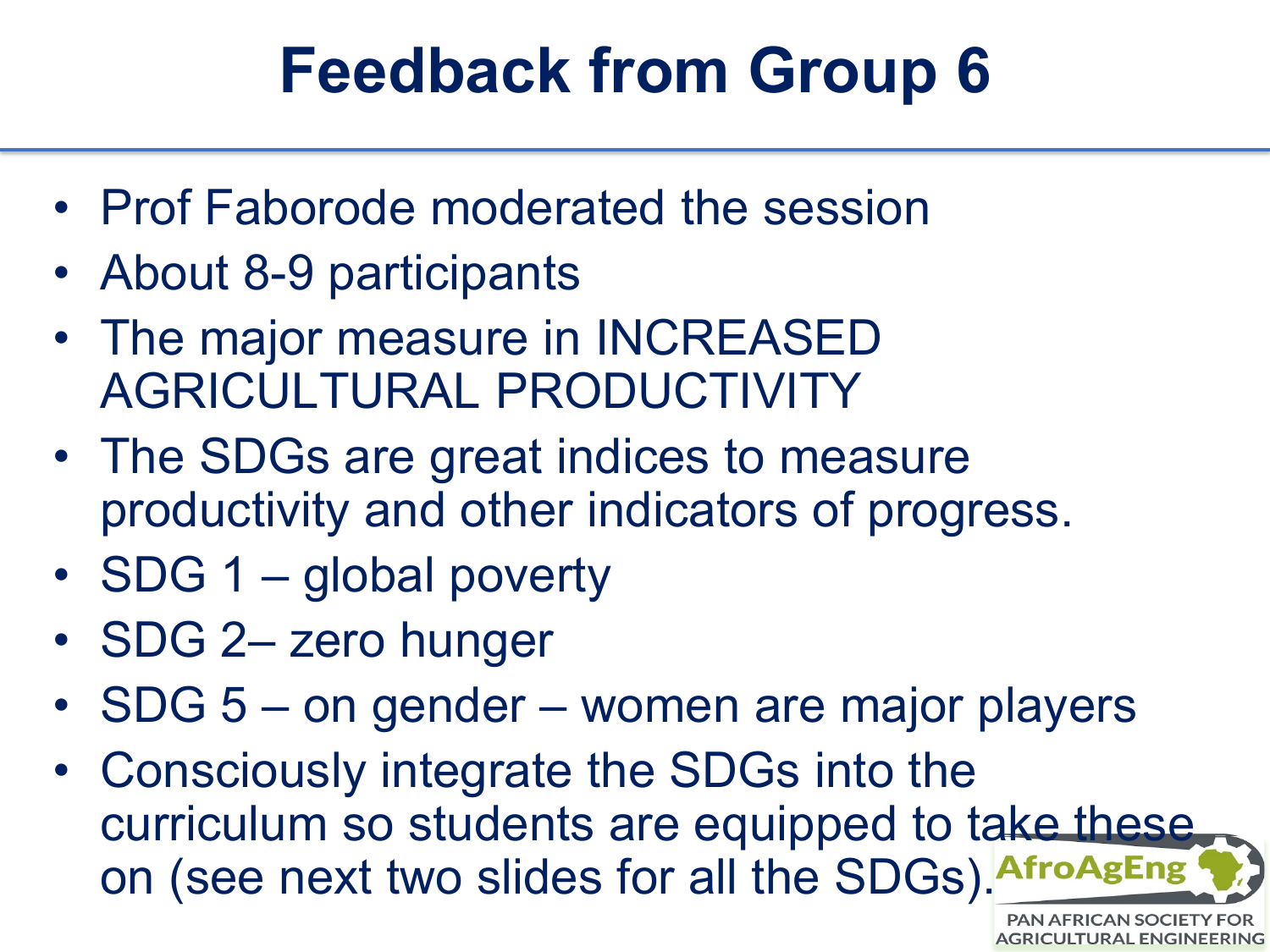#### **The SDGs**

- **Goal 1.** End poverty in all its forms everywhere
- **Goal 2.** End hunger, achieve food security and improved nutrition and promote sustainable agriculture
- 
- **Goal 3.** Ensure healthy lives and promote well-being for all at all ages **Goal 4.** Ensure inclusive and equitable quality education and promote lifelong learning opportunities for all
- **Goal 5.** Achieve gender equality and empowerment of all women and girls
- **Goal 6.** Ensure availability and sustainable management of water and sanitation for all
- Goal 7. Ensure access to affordable, reliable, sustainable and modern energy for all
- **Goal 8.** Promote sustained, inclusive and sustainable **economic growth, full and productive** employment and decent work for all
- **Goal 9.** Build resilient infrastructure, promote inclusive and sustainable industrialization and

#### foster innovation

- **Goal 10.** Reduce inequality within and among countries
- **Goal 11.** Make cities and human settlements inclusive, safe, resilient and sustainable
- **Goal 12.** Ensure **sustainable consumption and production** patterns
- **Goal 13.** Take urgent action to **combat climate change** and its impacts<sup>\*</sup>
- **Goal 14.** Conserve and sustainably use the oceans, seas and marine resources for sustainable development
- **Goal 15.** Protect, restore and promote sustainable use of terrestrial ecosystems, sustainably manage forests, combat desertification, and halt and reverse land degradation and halt biodiversity loss
- **Goal 16.** Promote peaceful and inclusive societies for sustainable development, provide access to justice for all and build effective, accountable and inclusive institutions at all levels
- **Goal 17.** Strengthen the means of implementation and revitalize the **global partnership for SufroAgEng** stainable development**PAN AFRICAN SOCIETY FOR**

**AGRICULTURAL ENGINEERING**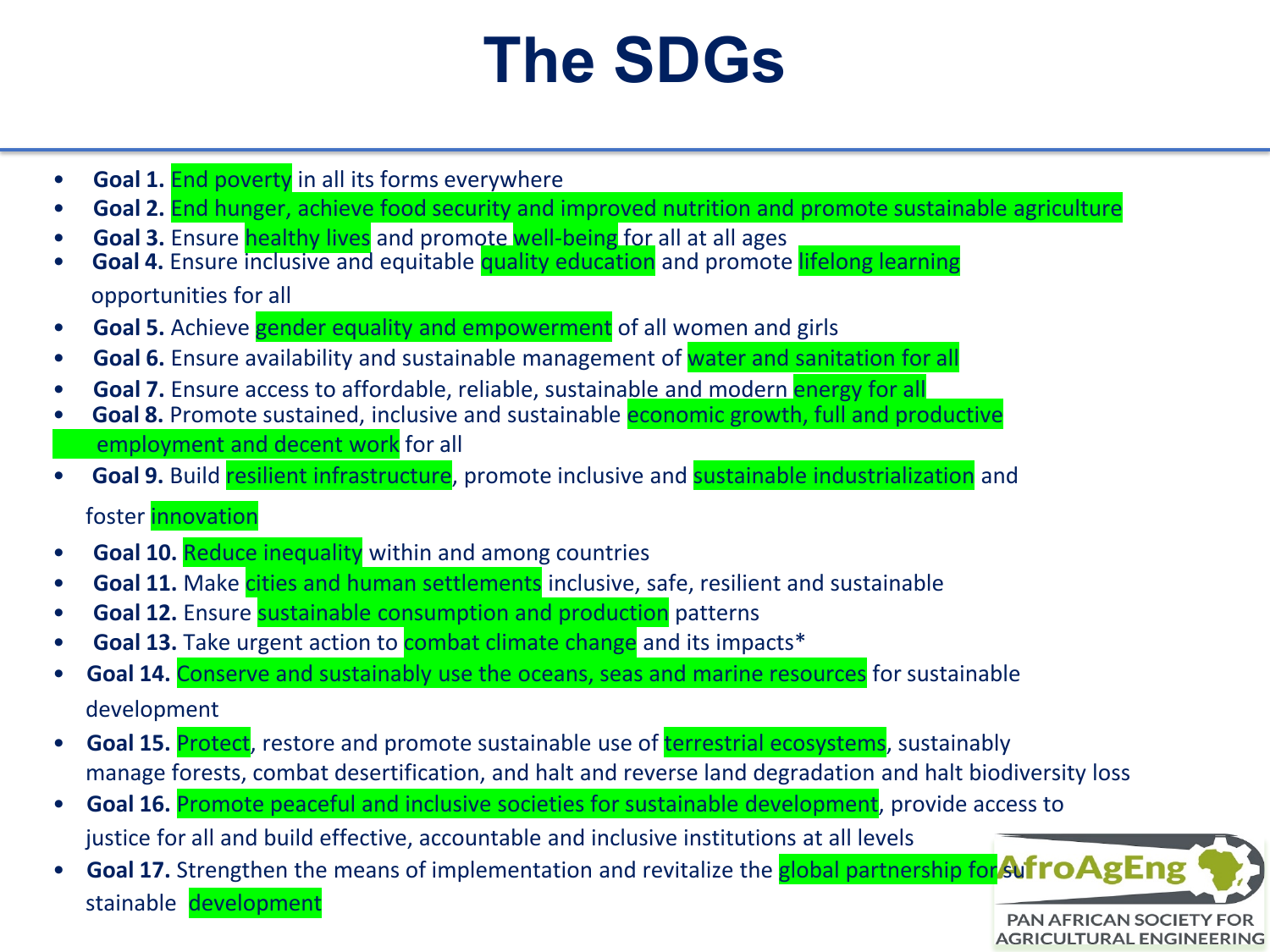#### **The SDGs in Picture**

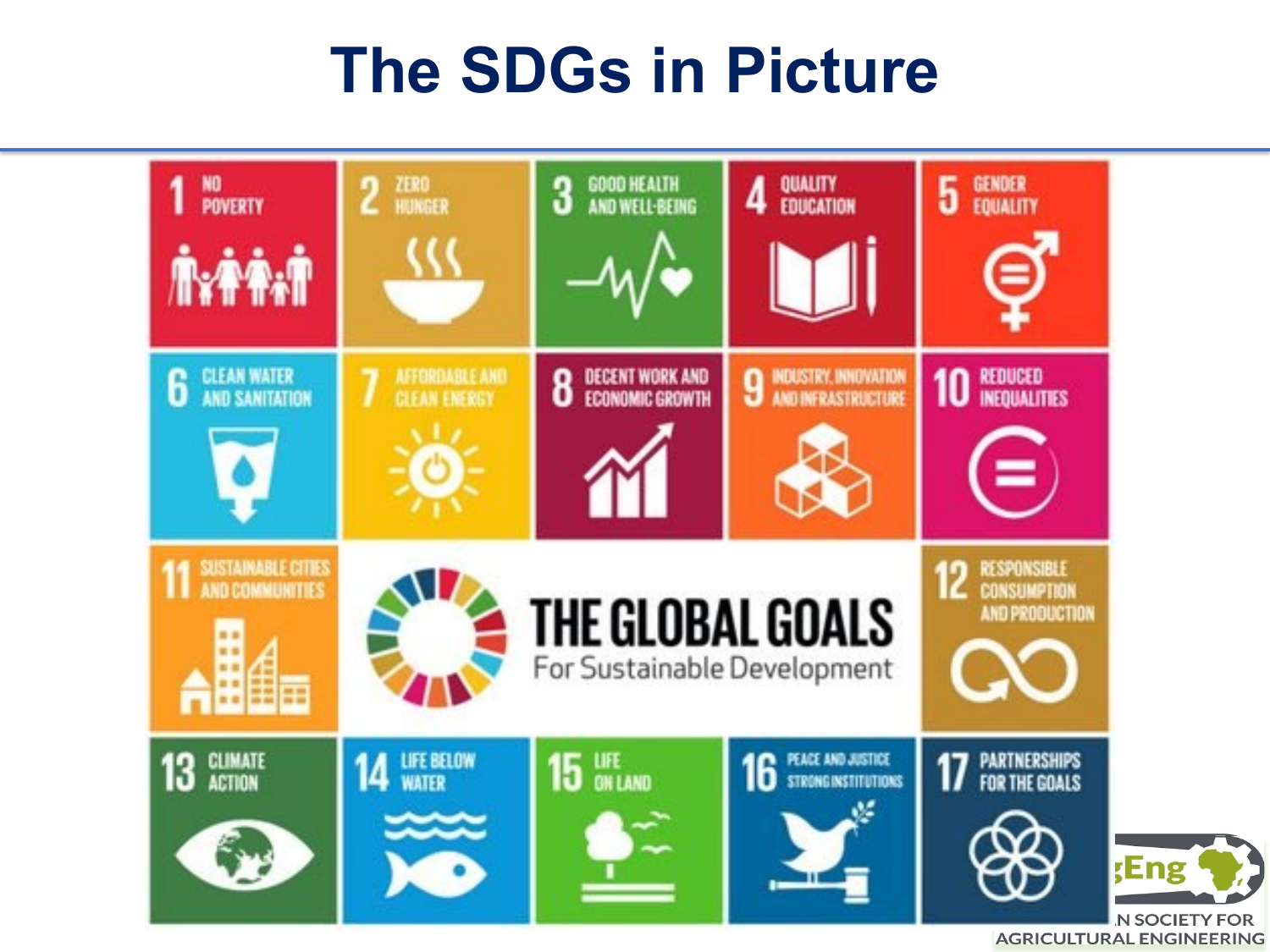- To transform the Agric sector - need to meet needs of various sector – crops, livestock, fisheries, forestry
- Hence, Curriculum should be broad based including animal products, etc
- Also, it should diverse to include all of the value chain (value addition, export promotion, structures, soil and water resources conservation & management…..)
- This enables link-up with the agric sector-industry.
- Industry relevance entails Agric Eng is not = Farm mechanization or tractorisation only
- Agric Eng must be to enhance Agricultural practice
- Another major goal: transform the rural areas by dev suitable techs adaptable to go from where we are to the Africa we want.
- Need for flexibility and professional adaptation in the curriculum to meet the dynamics of a  $4IR$  society fro AgEng

**PAN AFRICAN SOCIETY FOR AGRICULTURAL ENGINEERING**